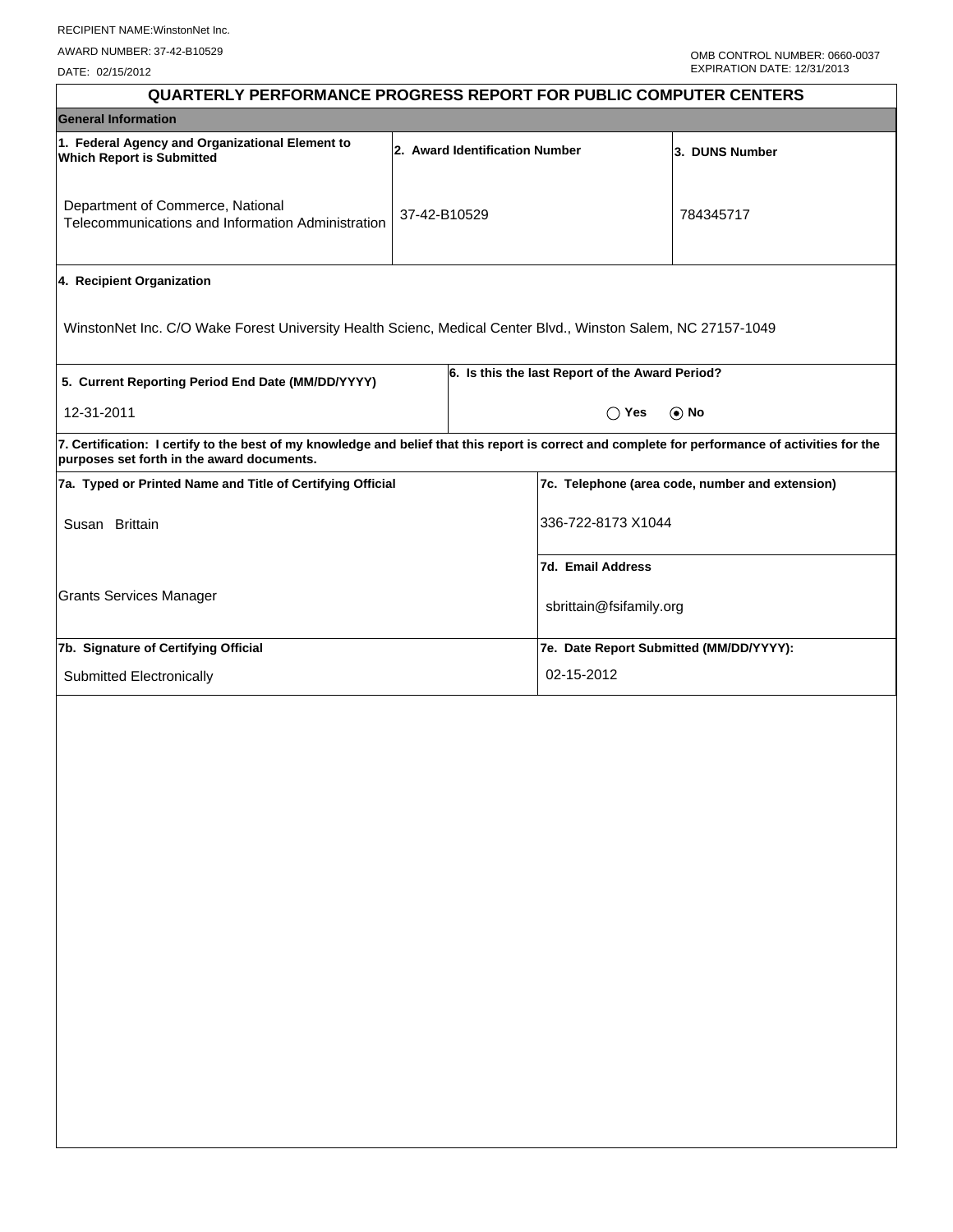AWARD NUMBER: 37-42-B10529

DATE: 02/15/2012

**Project Indicators (This Quarter)**

**1. Please describe significant project accomplishments completed during this quarter (600 words or less).**

WinstonNet has completed the upgrade of furniture and equipment to 29 existing public computer labs, as well as opening 10 new computer labs, for a total of 39 labs.

**2. Please provide the percent complete for the following key milestones in your project. Write "0" in the Percent Complete column and "N/ A" in the Narrative column if your project does not include this activity. If you provided additional milestones in your baseline report, please insert them at the bottom of the table. Figures should be reported cumulatively from award inception to the end of the most recent reporting quarter. Please provide a narrative description if the percent complete is different from the target provided in your baseline plan (300 words or less).**

|      | <b>Milestone</b>                         | <b>Percent</b><br>Complete | Narrative (describe your reasons for any variance from the baseline<br>plan or any other relevant information)                                                                                                                                                                                                                                                                                                                                                         |
|------|------------------------------------------|----------------------------|------------------------------------------------------------------------------------------------------------------------------------------------------------------------------------------------------------------------------------------------------------------------------------------------------------------------------------------------------------------------------------------------------------------------------------------------------------------------|
|      | 2.a. Overall Project                     | 68                         | At this point in the project, we expected completion to be around<br>82%. We are ahead of schedule in updating the existing labs<br>due to the hiring of an IT Project Manager who has been able to<br>procure computers, monitors, desks and chairs more quickly<br>through two vendors. However, due to the Forsyth Technical<br>Community College labs not being available until six months after<br>the start of the project, the match for the project is behind. |
|      | 2.b. Equipment / Supply Purchases        |                            | Progress reported in Question 4 below                                                                                                                                                                                                                                                                                                                                                                                                                                  |
|      | 2.c. Public Computer Centers Established |                            | Progress reported in Question 4 below                                                                                                                                                                                                                                                                                                                                                                                                                                  |
|      | 2.d. Public Computer Centers Improved    |                            | Progress reported in Question 4 below                                                                                                                                                                                                                                                                                                                                                                                                                                  |
|      | 2.e. New Workstations Installed          |                            | Progress reported in Question 4 below                                                                                                                                                                                                                                                                                                                                                                                                                                  |
| 2.f. | <b>Existing Workstations Upgraded</b>    |                            | Progress reported in Question 4 below                                                                                                                                                                                                                                                                                                                                                                                                                                  |
|      | 2.g. Outreach Activities                 |                            | Progress reported in Question 4 below                                                                                                                                                                                                                                                                                                                                                                                                                                  |
|      | 2.h. Training Programs                   |                            | Progress reported in Question 4 below                                                                                                                                                                                                                                                                                                                                                                                                                                  |
|      | 2.i. Other (please specify):             |                            | Progress reported in Question 4 below                                                                                                                                                                                                                                                                                                                                                                                                                                  |

**3. Please describe any challenges or issues faced during this past quarter in achieving planned progress against the project milestones listed above. In particular, please identify any areas or issues where technical assistance from the BTOP program may be useful (600 words or less).**

The main challenge has been our matching funds in the personnel segment. The reason for the Personnel category not tracking to budget is because WinstonNet identified matching funds from Forsyth Technical Community College starting at the onset of the grant-August 2010. These funds would be from paid faculty and proctors who operate in the six (6) labs situated within the facilities of Forsyth Technical Community College. This was an impractical assumption realizing that six labs had to be built before they could be staffed for training. This was in error and we should have realized this, and delayed the matching funds model. The delays were then further extended by several additional months due to purchasing freezes imposed on Forsyth Technical Community College by the State of North Carolina. All labs are now fully deployed and staffing is in place.

Over the remaining six (6) quarters, the matching funds will continue to increase at a continuous rate while the federal spending rate will significantly decrease. The effect will be a steady increase in the matching percentage for each successive quarter To increase our matching funds we started tracking (October 2011) our direct support of our Recreation Directors who supervise the labs located within the Recreation Centers and our Training Bridge Director who schedules all WinstonNet training classes and associated trainers.

The matching funds total through the end of the fourth quarter (2011) is \$294,590 with the balance being \$286,120 for a total of \$580,711. Projected matching funds per quarter are estimated at \$48,000. With six (6) quarters remaining we anticipate meeting the stated match.

**4. Please provide actual total numbers to date or typical averages for the following key indicators, as specified in the question. Write "0" in the Total column and "N/A" in the Narrative column if your project does not include this activity. Unless otherwise indicated below, figures should be reported cumulatively from award inception to the end of the most recent reporting quarter. Please provide a narrative explanation if the total is different from the target provided in your baseline plan (300 words or less).** 

|           |       | Narrative (describe your reasons for any variance from the baseline |
|-----------|-------|---------------------------------------------------------------------|
| Indicator | Total | plan or any other relevant information)                             |
|           |       |                                                                     |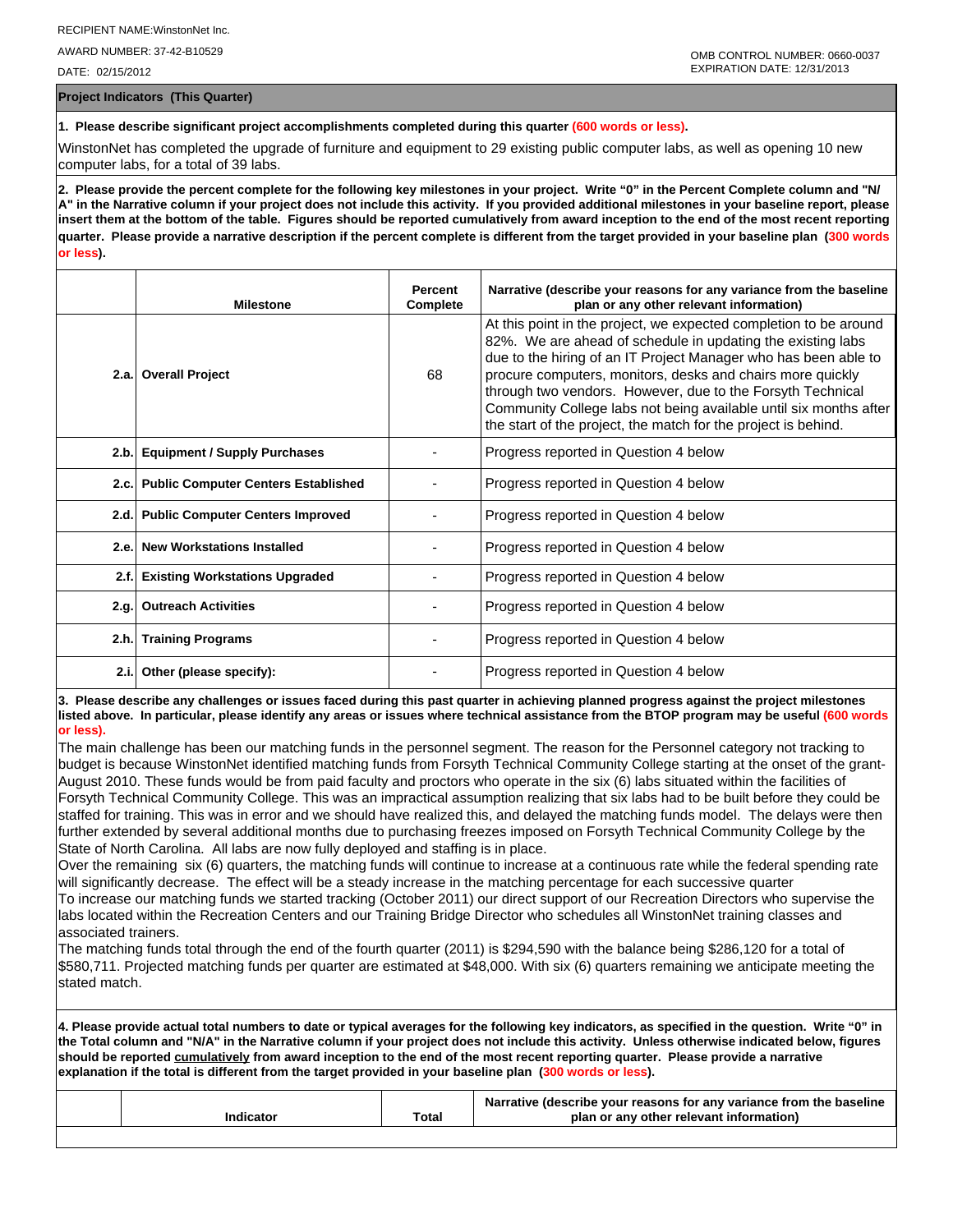AWARD NUMBER: 37-42-B10529 DATE: 02/15/2012

|                                                                   | Indicator<br><b>Total</b>                                                                                             |                                       |                | Narrative (describe your reasons for any variance from the baseline<br>plan or any other relevant information)                                               |                                                |  |  |
|-------------------------------------------------------------------|-----------------------------------------------------------------------------------------------------------------------|---------------------------------------|----------------|--------------------------------------------------------------------------------------------------------------------------------------------------------------|------------------------------------------------|--|--|
| 4.a.                                                              | New workstations installed and available<br>to the public                                                             |                                       | 418            | This is on target.                                                                                                                                           |                                                |  |  |
|                                                                   | 4.b. Average users per week (NOT cumulative)                                                                          |                                       | 10,147         | Our average users per week was down this quarter due to the<br>Thanksgiving and Christmas holidays.                                                          |                                                |  |  |
|                                                                   | 4.c. Number of PCCs with upgraded broadband<br>connectivity                                                           |                                       | 32             | All of our labs have wireless connectivity through Timer Warner<br>Cable broadband access.                                                                   |                                                |  |  |
| 4.d.                                                              | Number of PCCs with new broadband<br>wireless connectivity                                                            |                                       | 32             | This is on target.                                                                                                                                           |                                                |  |  |
|                                                                   | Number of additional hours per week<br>4.e. existing and new PCCs are open to the<br>public as a result of BTOP funds |                                       | 653            | These hours fall short of the 1,300 we said labs would be open<br>due to a number of labs still working on their schedules for both<br>the week and weekend. |                                                |  |  |
|                                                                   |                                                                                                                       |                                       |                | 5. Training Programs. In the chart below, please describe the training programs provided at each of your BTOP-funded PCCs.                                   |                                                |  |  |
|                                                                   | <b>Name of Training Program</b>                                                                                       | Length of Program (per hour<br>basis) |                | <b>Number of Participants per</b><br>Program                                                                                                                 | <b>Number of Training Hours per</b><br>Program |  |  |
|                                                                   | Access--Databases                                                                                                     | 7                                     |                | 72                                                                                                                                                           | 504                                            |  |  |
|                                                                   | Access--Databases                                                                                                     | 3                                     |                | 9                                                                                                                                                            | 27                                             |  |  |
| <b>Basico Word</b>                                                |                                                                                                                       | 2                                     |                | 45                                                                                                                                                           | 90                                             |  |  |
|                                                                   | <b>Computacion Basica</b>                                                                                             | 1                                     |                | 10                                                                                                                                                           | 10                                             |  |  |
| <b>Computacion Basica</b><br>2                                    |                                                                                                                       |                                       | 30             | 60                                                                                                                                                           |                                                |  |  |
| $\overline{c}$<br>Computer ABC's                                  |                                                                                                                       |                                       | 55             | 110                                                                                                                                                          |                                                |  |  |
| 3<br>Computer ABC's                                               |                                                                                                                       |                                       | 29             | 87                                                                                                                                                           |                                                |  |  |
| Downloading Media<br>1                                            |                                                                                                                       |                                       | 23             | 23                                                                                                                                                           |                                                |  |  |
| Drop-In Job Seekers Lab<br>2                                      |                                                                                                                       |                                       | 58             | 186                                                                                                                                                          |                                                |  |  |
| Internet Basico<br>1                                              |                                                                                                                       |                                       | 9              | 9                                                                                                                                                            |                                                |  |  |
| 2<br>Internet Basico                                              |                                                                                                                       |                                       | 22             | 44                                                                                                                                                           |                                                |  |  |
| Internet Basics with EMail<br>1                                   |                                                                                                                       |                                       | 3              | $\mathbf{3}$                                                                                                                                                 |                                                |  |  |
|                                                                   | Intro to Genealogy--Online                                                                                            | $\overline{2}$                        |                | $\,8\,$                                                                                                                                                      | 16                                             |  |  |
| Keyboarding--Practice Lab<br>1                                    |                                                                                                                       |                                       | 77             | 77                                                                                                                                                           |                                                |  |  |
| Language Learning Lab<br>4                                        |                                                                                                                       |                                       | 72             | 288                                                                                                                                                          |                                                |  |  |
| Language Learning Lab<br>7                                        |                                                                                                                       |                                       | 45             | 315                                                                                                                                                          |                                                |  |  |
|                                                                   | 3<br><b>Quick Books--Getting Started</b>                                                                              |                                       |                | 5                                                                                                                                                            | 15                                             |  |  |
| Reliable Research Online for<br>1<br>Homeschoolers--Middle School |                                                                                                                       |                                       | $\overline{c}$ | $\overline{c}$                                                                                                                                               |                                                |  |  |
|                                                                   | Reliable Research Online for<br>2<br>Homeschoolers--High School                                                       |                                       |                | $\overline{c}$                                                                                                                                               | 4                                              |  |  |
| Shepherd's Center- Word<br>Advanced Beginner/<br>Intermediate     |                                                                                                                       | 1                                     |                | 6                                                                                                                                                            | 6                                              |  |  |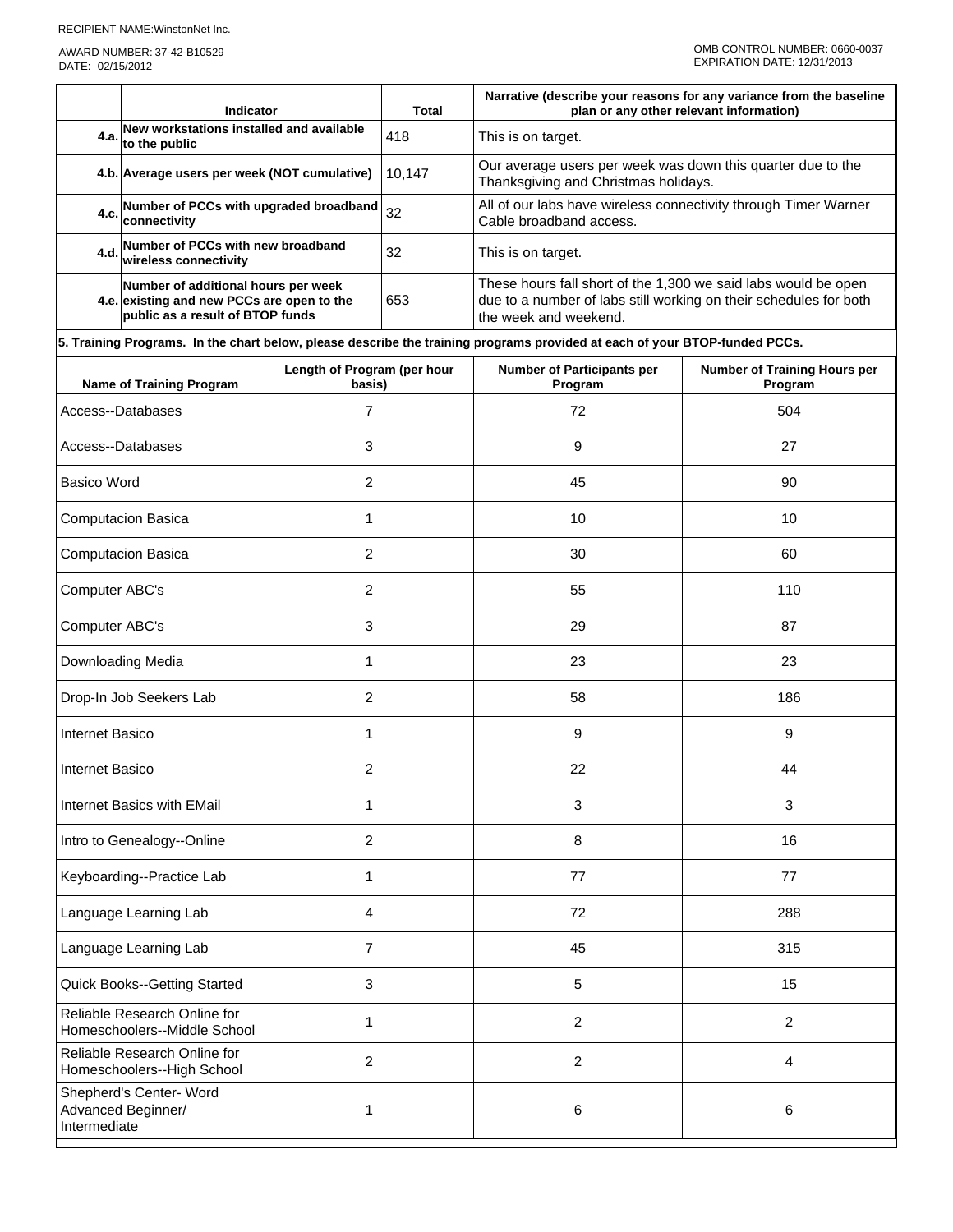RECIPIENT NAME:WinstonNet Inc.

AWARD NUMBER: 37-42-B10529 DATE: 02/15/2012

| <b>Shepherd's Center Beginners</b><br>Microsoft Word                      | $\overline{2}$              | $\sqrt{5}$              | 10               |
|---------------------------------------------------------------------------|-----------------------------|-------------------------|------------------|
| Shepherd's Center--Microsoft<br>Excel                                     | $\overline{2}$              | 5                       | 10               |
| Urban League--Advanced Excel                                              | $\overline{c}$              | 12                      | 24               |
| Urban League--Advanced<br>Microsoft Publisher                             | $\overline{c}$              | 8                       | 16               |
| <b>Basico Word</b>                                                        | $\mathbf{1}$                | 12                      | 12               |
| Drop-In Job Seeker's Lab                                                  | $\overline{7}$              | 229                     | 1,603            |
| Drop-In Job Seeker's Lab                                                  | 3                           | 95                      | 285              |
| Drop-In Job Seeker's Lab                                                  | 4                           | 165                     | 660              |
| Excel                                                                     | 3                           | 3                       | $\boldsymbol{9}$ |
| <b>Excel Basico</b>                                                       | 3                           | 6                       | 18               |
| Publisher                                                                 | 1                           | 31                      | 31               |
| Shepherd's Center--Advanced<br><b>Beginners Word</b>                      | $\mathbf{1}$                | 9                       | $\boldsymbol{9}$ |
| Shepherd's Center - Beginners<br>Word                                     | $\overline{c}$              | $\sqrt{5}$              | 10               |
| Shepherd's Center - Excel                                                 | 3                           | $\overline{2}$          | 6                |
| Urban League--Beginner Word                                               | $\overline{2}$              | 132                     | 264              |
| Access                                                                    | 1                           | $\sqrt{5}$              | $\sqrt{5}$       |
| Basics for Persons w/a<br><b>Disability</b>                               | $\overline{c}$              | $\overline{a}$          | 8                |
| <b>Excel Basico</b>                                                       | $\overline{c}$              | 26                      | 52               |
| <b>Job Search Strategies</b>                                              | $\overline{\mathbf{c}}$     | 60                      | 120              |
| PowerPoint                                                                | $\mathbf{1}$                | 16                      | 16               |
| Shepherd's Center--Advanced<br><b>Beginners Word</b>                      | $\overline{2}$              | $\sqrt{5}$              | 10               |
| <b>Toyota Family Literacy</b><br>Program--Forsyth County<br>School System | $\overline{c}$              | 63                      | 126              |
| Diversity Training--Librarian<br>Organization                             | $\overline{2}$              | 18                      | 36               |
| <b>Workshop--Small Business</b><br>Owners                                 | $\overline{2}$              | 22                      | 44               |
| Mango Language                                                            | $\pmb{0}$                   | 405                     | 349              |
|                                                                           | <b>Add Training Program</b> | Remove Training Program |                  |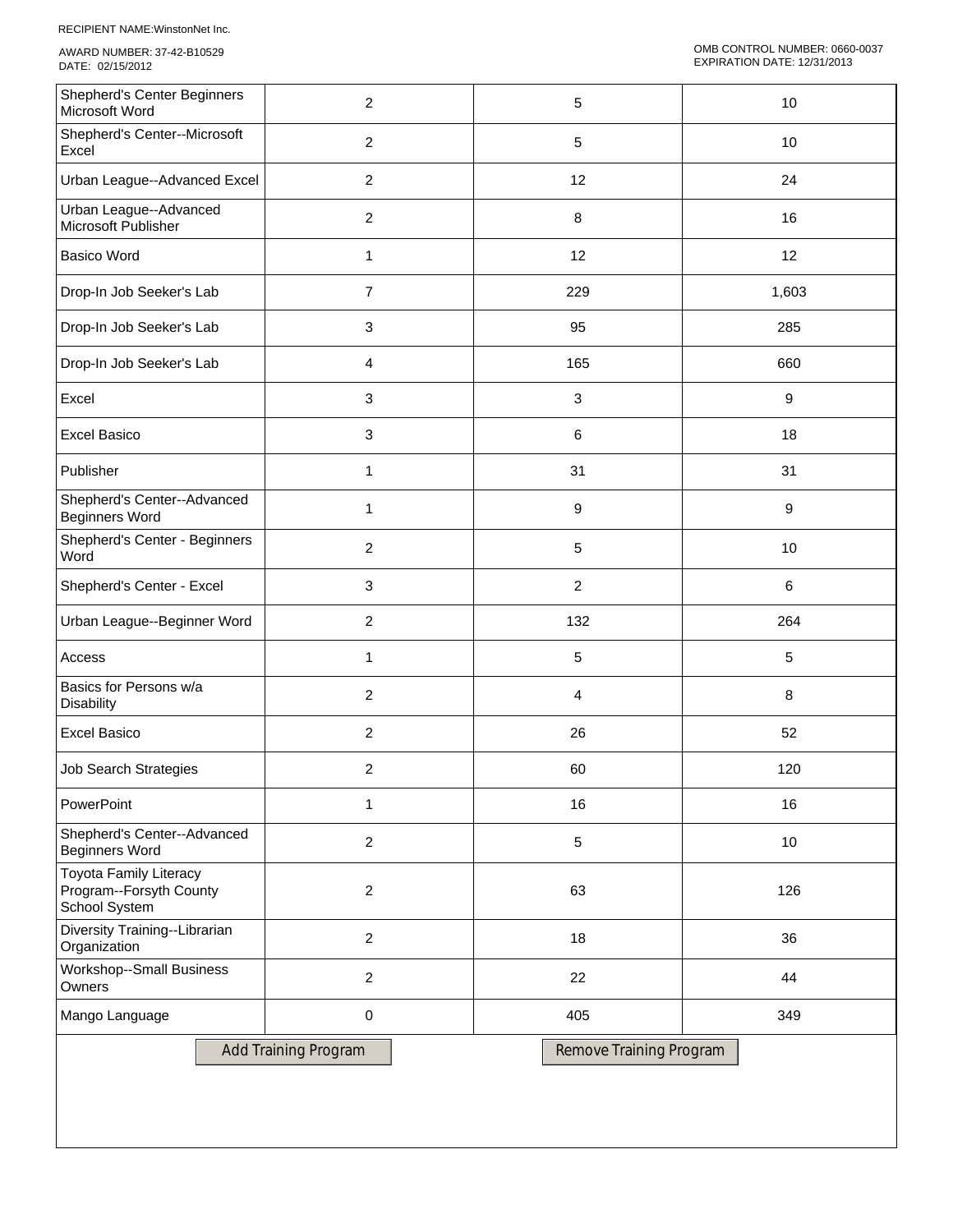AWARD NUMBER: 37-42-B10529 DATE: 02/15/2012

**Project Indicators (Next Quarter)**

**1. Please describe significant project accomplishments planned for completion during the next quarter (600 words or less).**

The last major purchases of projectors and white boards will be completed and installed. By the end of next quarter, WinstonNet will have completed all major tasks for the grant. Tasks remaining will be to continue to catch up our matching dollars and to monitor training classes and the bi-lingual instructor.

**2. Please provide the percent complete anticipated for the following key milestones in your project as of the end of the next quarter. Write "0" in the second column if your project does not include this activity. Figures should be reported cumulatively from award inception to the end of the next reporting quarter. Please provide a narrative description if the planned percent complete is different from the target provided in your baseline plan (300 words or less).**

|       | <b>Milestone</b>                           | <b>Planned</b><br><b>Percent</b><br>Complete | Narrative (describe reasons for any variance from baseline plan<br>or any relevant information)                                                                                                               |
|-------|--------------------------------------------|----------------------------------------------|---------------------------------------------------------------------------------------------------------------------------------------------------------------------------------------------------------------|
|       | 2.a. Overall Project                       | 75                                           | We anticipated that 87% of the project would be complete at<br>the end of Q1 2012. We will have expended all of our<br>equipment purchases by next quarter, but we will still be<br>catching up on our match. |
| 2.b.  | <b>Equipment / Supply Purchases</b>        |                                              | Milestone Data Not Required                                                                                                                                                                                   |
| 2.c.  | <b>Public Computer Centers Established</b> |                                              | Milestone Data Not Required                                                                                                                                                                                   |
| 2.d.  | <b>Public Computer Centers Improved</b>    |                                              | Milestone Data Not Required                                                                                                                                                                                   |
| 2.e.  | <b>New Workstations Installed</b>          |                                              | Milestone Data Not Required                                                                                                                                                                                   |
| 2.f.  | <b>Existing Workstations Upgraded</b>      |                                              | Milestone Data Not Required                                                                                                                                                                                   |
| 2.q.  | <b>Outreach Activities</b>                 |                                              | Milestone Data Not Required                                                                                                                                                                                   |
| 2.h.  | <b>Training Programs</b>                   |                                              | Milestone Data Not Required                                                                                                                                                                                   |
| 2.i.l | Other (please specify):                    |                                              | Milestone Data Not Required                                                                                                                                                                                   |

**3. Please describe any challenges or issues anticipated during the next quarter that may impact planned progress against the project milestones listed above. In particular, please identify any areas or issues where technical assistance from the BTOP program may be useful (600 words or less).**

None